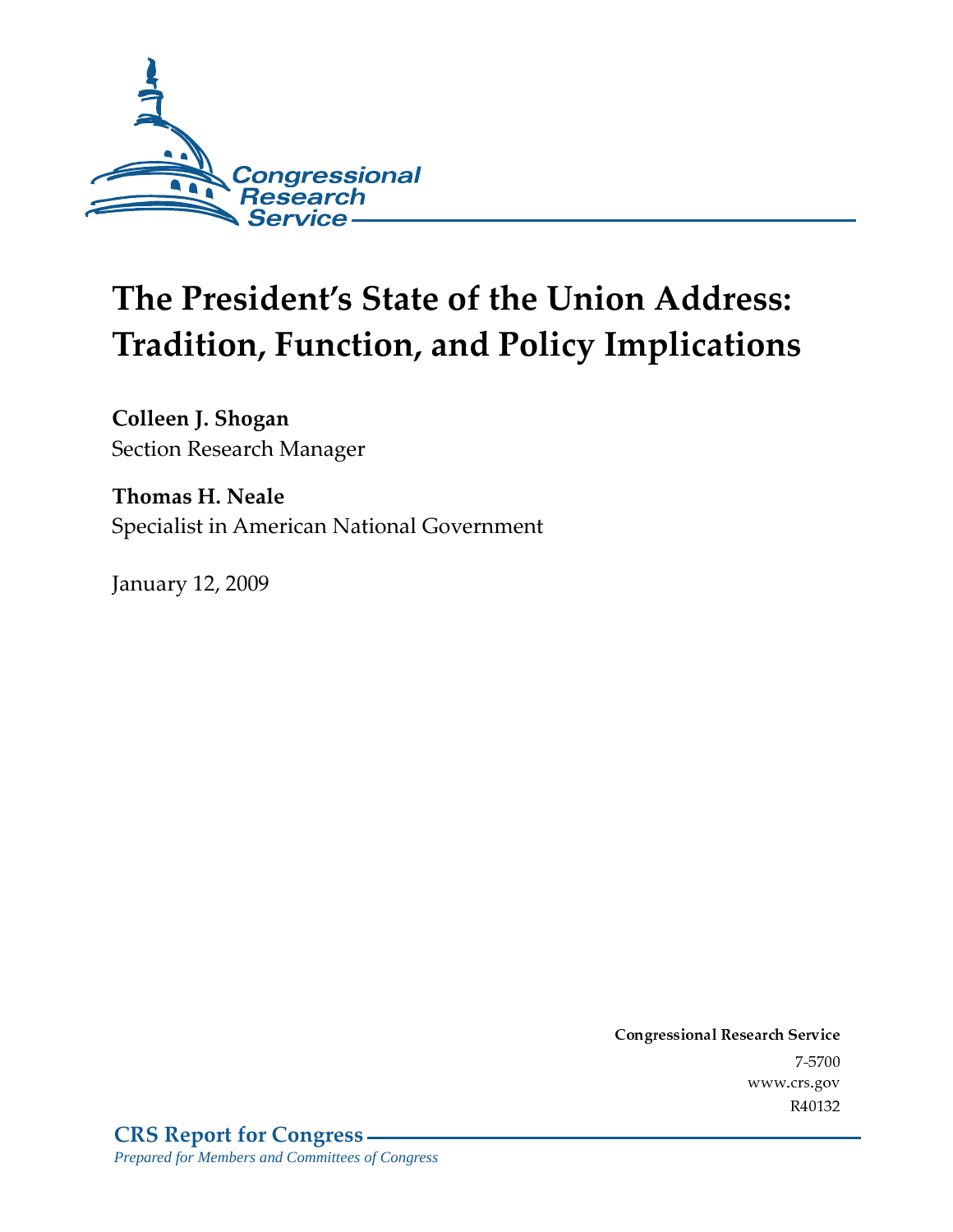## Summary

The State of the Union (SOTU) address is a communication between the President and Congress in which the chief executive reports on the current conditions of the United States and provides policy proposals for the upcoming legislative year. Formerly known as the "Annual Message," the State of the Union address originates in the Constitution. As part of the system of checks and balances, Article II, Section 3, clause 1 mandates that the President "shall from time to time give to the Congress Information of the State of the Union, and recommend to their Consideration such Measures as he shall judge necessary and expedient." In recent decades, the President has expanded his State of the Union audience, addressing the speech to both the nation and Members of Congress.

Over time, the State of the Union address has evolved considerably. The format and delivery of the speech has changed, and its length has fluctuated widely. Technology has also influenced the delivery of the address, with the advent of radio, television, and the Internet playing significant roles in the transformation.

Although each President uses the State of the Union address to outline his administration's policy agenda, most incorporate common rhetorical arguments and ceremonial traditions. Bipartisanship, attention to both the past and the future, and optimism are recurring themes in State of the Union addresses.

The legislative success rate of policy proposals mentioned in State of the Union addresses varies widely. Addresses given after a President's election or reelection and during periods of unified party government tend to produce higher rates of legislative success. Presidents can also use the State of the Union address to increase media attention for a particular issue.

Immediately following the State of the Union address, the political party not occupying the White House provides an opposition response. The response, usually much shorter than the State of the Union, outlines the opposition party's policy agenda and serves as an official rejoinder to the proposals outlined by the President.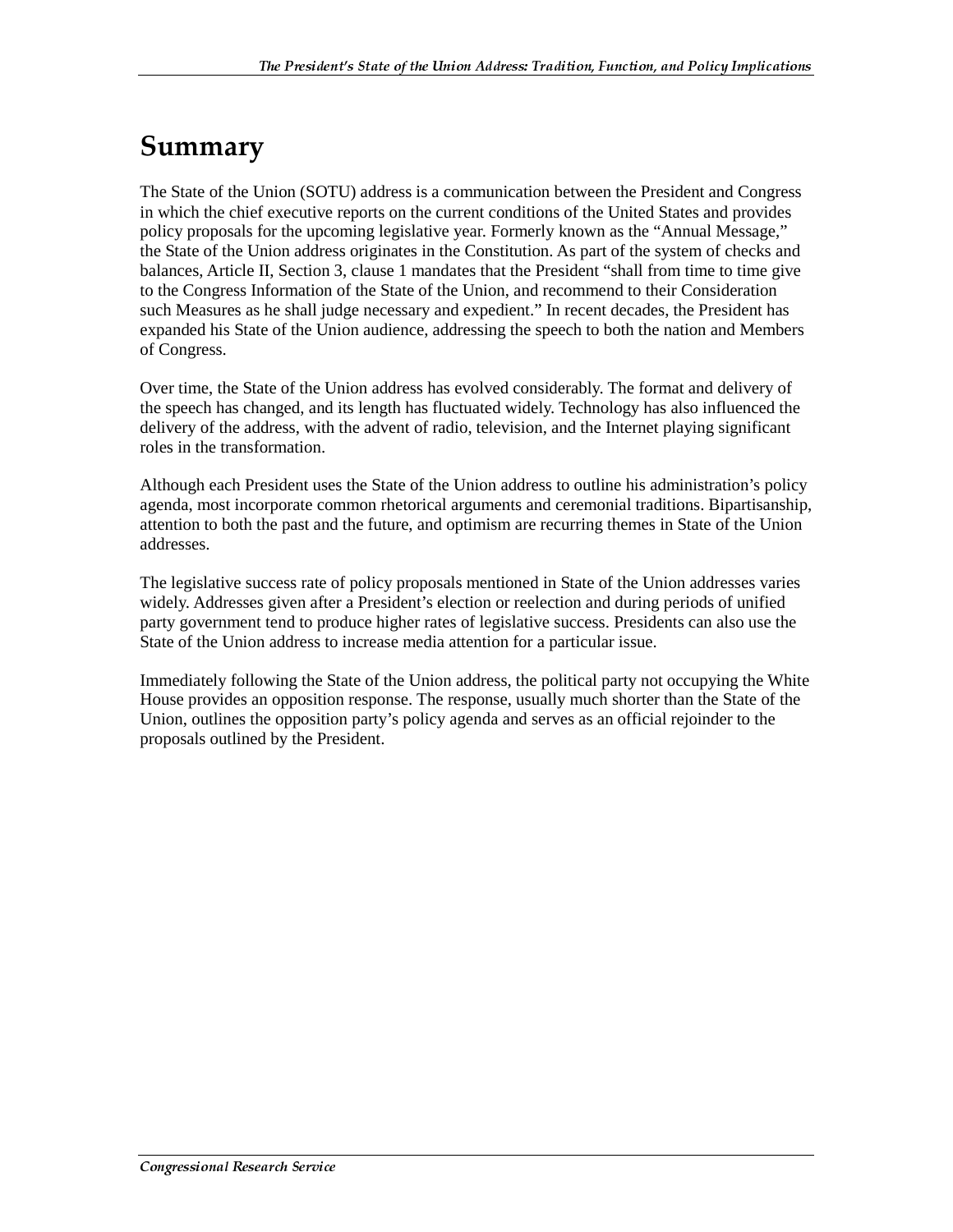## **Contents**

## **Figures**

### Contacts

|--|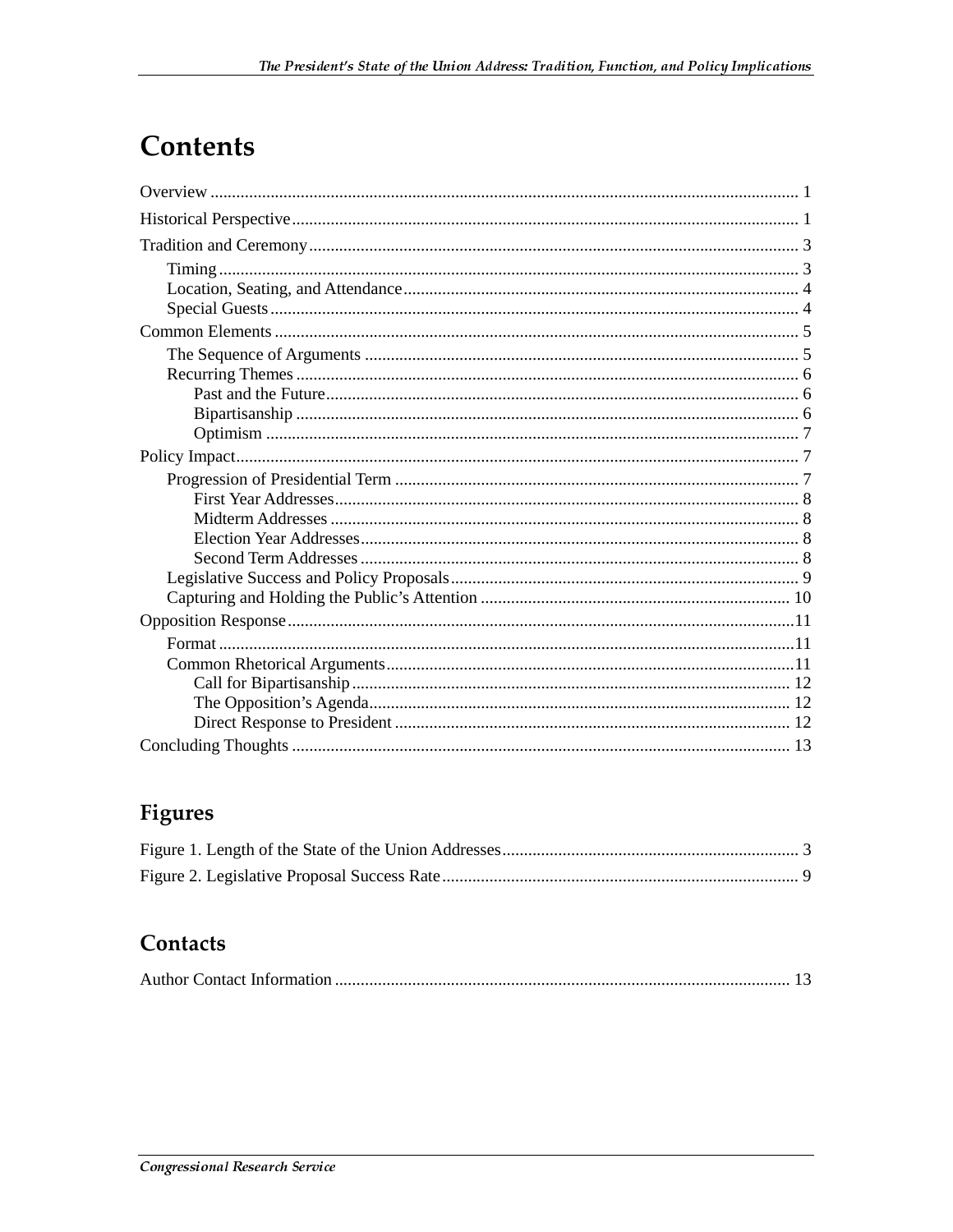## Overview

The State of the Union (SOTU) address is a communication between the President and Congress in which the chief executive reports on the current conditions of the United States and provides policy proposals for the upcoming legislative year. Formerly known as the "Annual Message," the State of the Union address originates in the Constitution. As part of the system of checks and balances, Article II, Section 3, clause 1 requires that the President "shall from time to time give to the Congress Information of the State of the Union, and recommend to their Consideration such Measures as he shall judge necessary and expedient." In recent decades, the President has expanded his State of the Union audience, addressing the speech to both the nation and Members of Congress.

From Congress's perspective, the State of the Union address may be considered the most important presidential speech of the year. It is the one time Presidents venture to the House chamber to present their programmatic priorities and set the tone for the ensuing year. Although modern Presidents communicate with Congress and the public consistently and persistently, the State of the Union provides the President with a unique opportunity to present his entire policy platform in one speech.

From the President's perspective, the State of the Union address has evolved from a constitutional duty to a welcome source of executive power and authority. Standing before the American public to deliver the annual address, the President combines several constitutional roles: chief of state, chief executive, chief diplomat, commander-in-chief, and chief legislator.<sup>1</sup> Besides delivering the State of the Union, there is no other annual opportunity for the President to showcase his entire arsenal of constitutional powers.

Over time, the State of the Union address has evolved considerably. The format and delivery of the speech has changed, and its length has fluctuated widely. Technology has also influenced the delivery of the address, with the advent of radio, television, and the Internet playing significant roles in the transformation.

## **Historical Perspective**

George Washington gave the first State of the Union Address on January 8, 1790. Washington's address, which was quite short at 1089 words, was delivered before both houses of Congress.<sup>2</sup> After Washington gave his second State of the Union address the following year, he established the precedent that the President would provide information annually to Congress.<sup>3</sup>

John Adams followed Washington's precedent during his tenure. Likening it to a "speech from the throne" reminiscent of monarchy's vestiges, Thomas Jefferson changed courses and instead

 $\overline{a}$ <sup>1</sup> Clinton Rossiter, *The American Presidency* (New York: Harcourt, Brace, and Company, 1956).

<sup>&</sup>lt;sup>2</sup> John Woolley and Gerhard Peters, The American Presidency Project, "Length of the State of the Union Addresses and Messages," http://www.presidency.ucsb.edu/sou\_words.php, accessed December 14, 2008.

<sup>&</sup>lt;sup>3</sup> Gerhard Peters and John T. Woolley, "The State of the Union Address and the Rise of Rhetorical Leadership," in *State of the Union*, ed. Deborah Kalb, Gerhard Peters, and John T. Woolley (Washington: CQ Press, 2007), p. 2.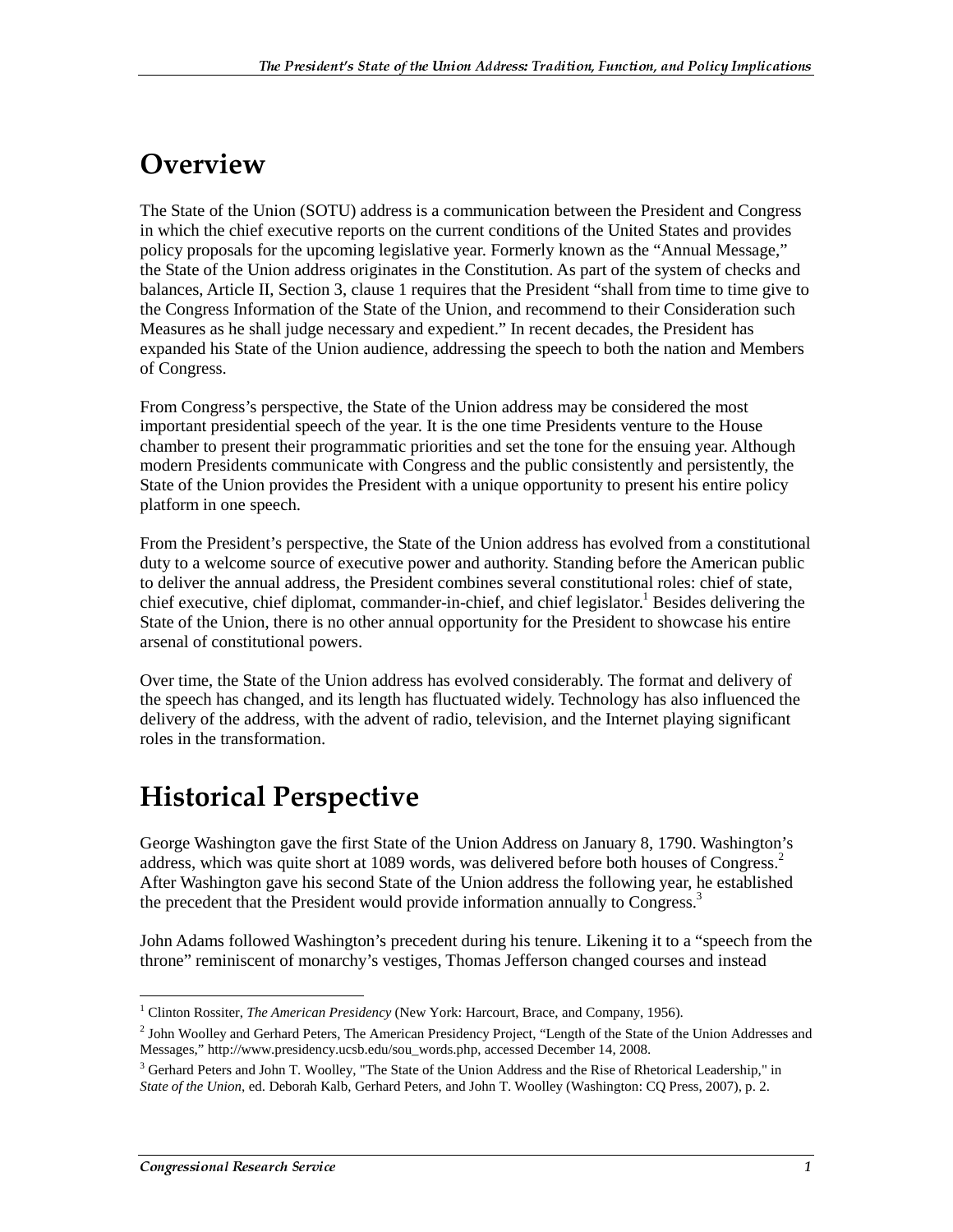submitted his Annual Message in writing.<sup>4</sup> Historians also speculate that Jefferson was a poor public speaker and did not want to deliver the Annual Address orally since his Inaugural had been barely audible and was unfavorably received.<sup>5</sup> Between 1801 and 1913, Presidents fulfilled their constitutional duty by sending their yearly report as a formal written letter to Congress. These written messages contained information about the state of the nation, and also included policy recommendations. During this time period, the Annual Message swelled in length, with several exceeding 25,000 words.

President Woodrow Wilson altered historical precedent when he delivered the 1913 Annual Message in the House chamber before a joint session of Congress. Although Wilson's action "stunned official Washington," he had written extensively in *Constitutional Government* about his disagreement with Jefferson's decision to submit the address in writing. Instead, Wilson read the Constitution as providing the President with the broad authority to serve as a national spokesman.<sup>6</sup> Wilson altered presidential rhetoric, using it as an intermediary tool to draw widespread public attention to the policies he supported. The public's endorsement served as political leverage that could compel Members of Congress to support his legislative agenda.

From 1913 until 1934, the Annual Message entered a hybrid phase in which Presidents occasionally issued the address orally. Wilson delivered six of his eight Annual Messages in person, and Warren Harding presented two of his four addresses orally. Calvin Coolidge gave one address in the House chamber, and became the first President to broadcast the annual speech on radio.

During his presidential terms, Franklin Roosevelt solidified the oral tradition of the Annual Message. Roosevelt also inaugurated the term "State of the Union," which became the popular nomenclature of the speech from his presidency forward. Given its oral rather than written delivery, the length of the address decreased to between 5,000 and 7,000 words.

**Figure 1** displays the length of State of the Union addresses across American presidential history. The graph shows the sudden drop in 1913, when Woodrow Wilson resuscitated the oral mode of delivery. The spikes in **Figure 1** after Wilson are instances in which Presidents issued the final State of the Union of their term in writing, such as Franklin Roosevelt in 1945 and Carter in 1981. After winning reelection in 1972, Richard Nixon issued a series of written messages in 1973 instead of giving an overview speech.

 $\overline{a}$ <sup>4</sup> Ryan L. Teten, "Evolution of the Modern Rhetorical Presidency: Presidential Presentation and Development of the State of the Union Address," *Presidential Studies Quarterly*, vol. 33, no. 2 (June 2003), p. 337.

<sup>&</sup>lt;sup>5</sup> Gerhard Casper, "Executive-Congressional Separation of Power during the Presidency of Thomas Jefferson," *Stanford Law Review*, vol. 47, no. 3 (February 1995), p. 480.

<sup>6</sup> Robert Alexander Kraig, *Woodrow Wilson and the Lost World of the Oratorical Statesman* (College Station, TX: Texas A&M University Press, 2004), p. 131.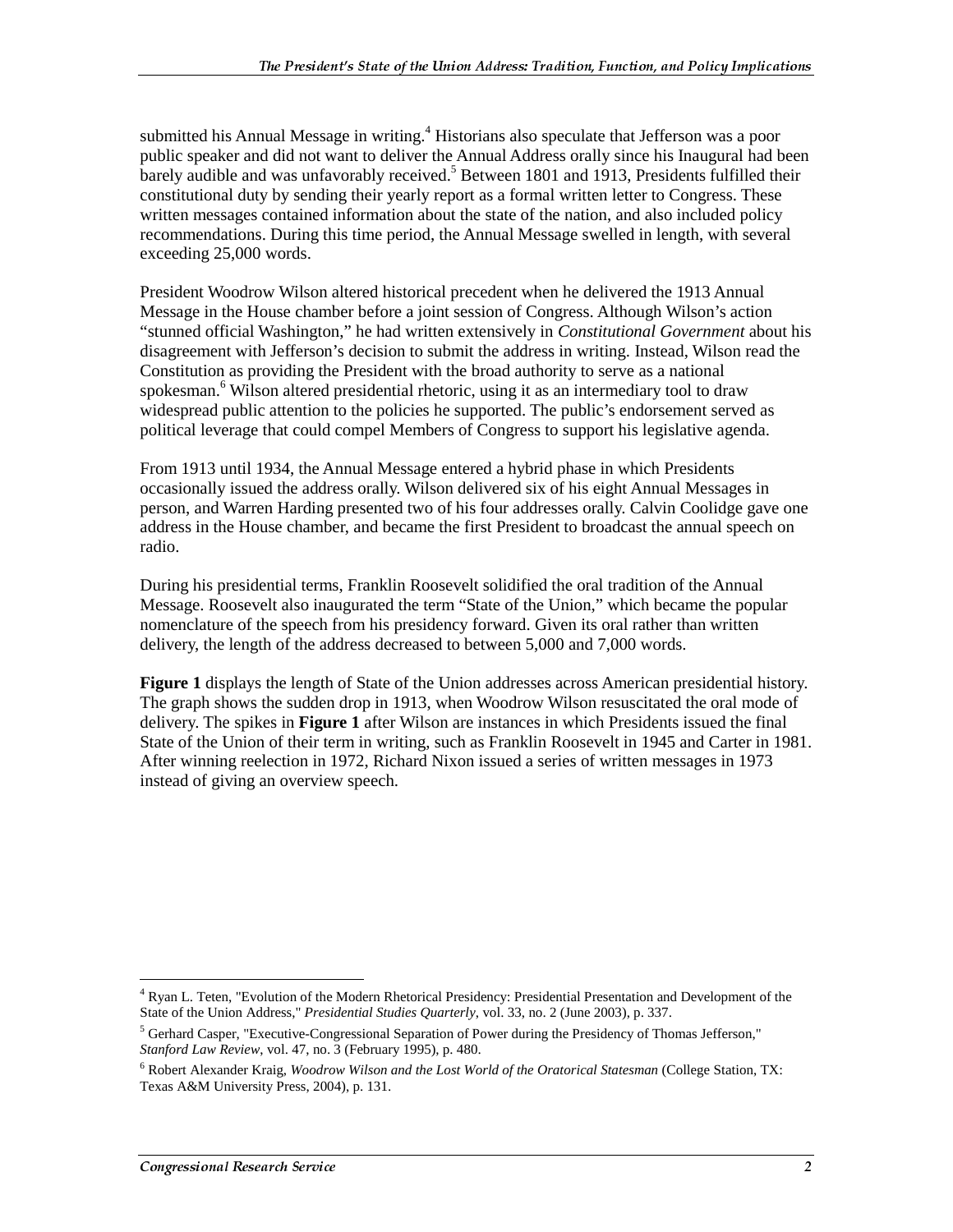

Figure 1. Length of the State of the Union Addresses

http://www.presidency.ucsb.edu/sou\_words.php, accessed December 15, 2008.

Harry Truman's 1947 State of the Union address was the first televised. Until 1965, Presidents issued the State of the Union during the day. To attract a larger viewing audience, Lyndon Johnson changed the time of the speech to the evening. This practice has been followed since Johnson, and Presidents now explicitly direct the address to the citizens of the United States as well as Congress.<sup>7</sup>

## **Tradition and Ceremony**

**Source: Lata provide or source or source** who contain cucts, *inc.* American ricanos, the Hitler, *//www.presidency.ucsb.edu/sou\_words.php,* accessed December 15, 2008.<br>The Mither, *//www.presidency.ucsb.edu/sou\_words.php* The State of the Union address is a speech steeped in tradition and ceremony. It is known for its display of pomp and circumstance, perhaps corroborating Thomas Jefferson's objection that the custom retains monarchical elements. In presenting the address, the President acts as both the head of government and the head of state. The combination of both roles makes the annual speech a uniquely powerful ritual.

### Timing

Until the  $20<sup>th</sup>$  amendment changed the timing for the new terms of Senators and Representatives to January 3, the annual message was routinely delivered in December. Since 1934, the President's annual message has been delivered on a range of dates, from January 3 to February 2. To attract television viewers across the United States, the address is normally presented at 9:00 in the evening, Eastern Standard Time.

 $\overline{a}$ 7 Teten, *Evolution of the Modern Rhetorical Presidency*, p. 338.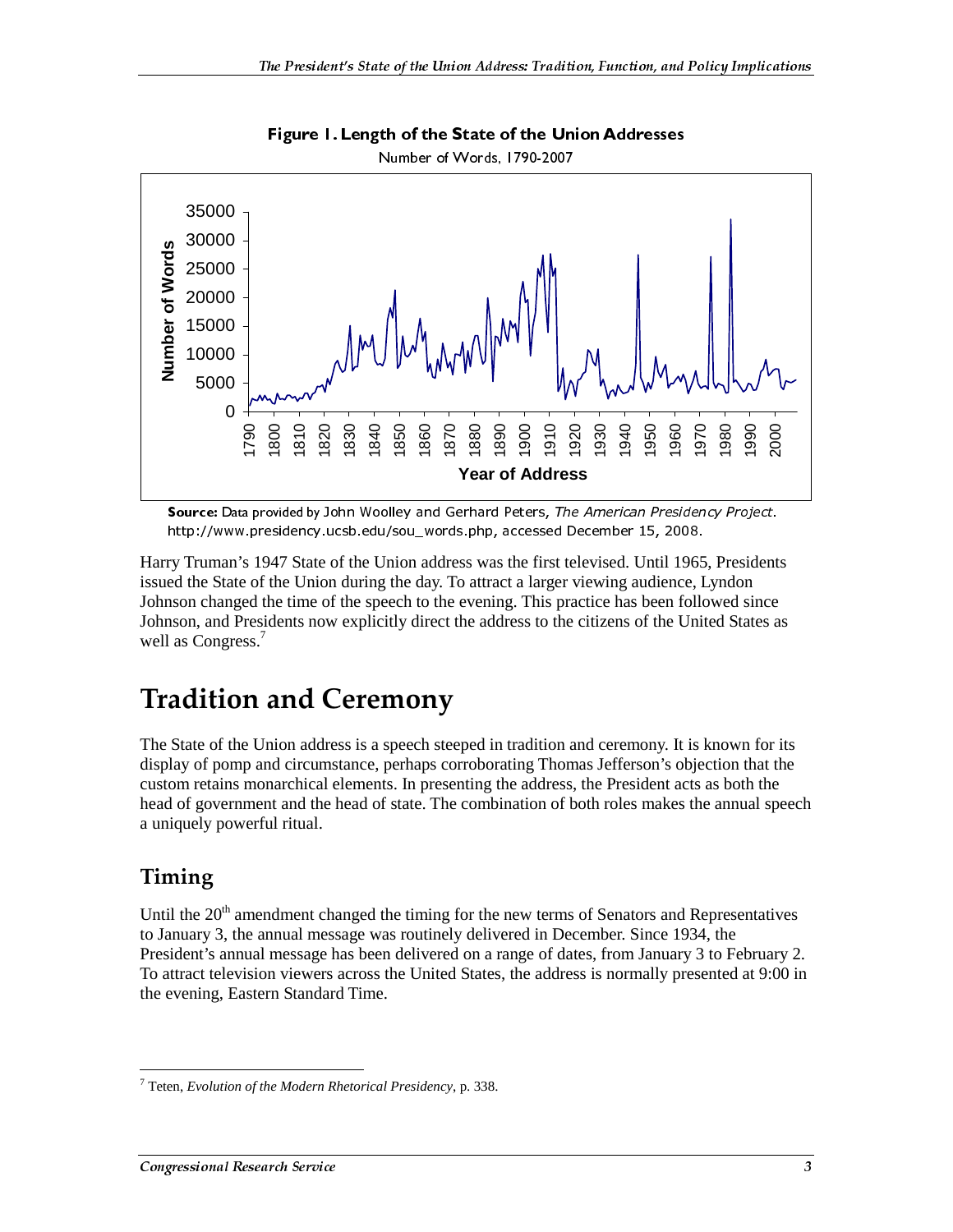### Location, Seating, and Attendance

The State of the Union address is now customarily delivered in the House chamber of the Capitol, before a joint session of Congress. A concurrent resolution, agreed to by both chambers, sets aside an appointed time for a joint session of the House and Senate "for the purpose of receiving such communication as the President of the United States shall be pleased to make to them."<sup>8</sup>

Aside from reserved places for leadership, seats in the chamber are not assigned to Members. Anytime during the day, House Members may claim a seat for the evening's address. However, they must remain physically in the seat to retain their place for the speech.<sup>9</sup>

At the designated time, Senators cross the Capitol to the House chamber, where seats are reserved for them as a group at the front of the chamber. The Speaker and the Vice President (in his capacity as President of the Senate) occupy seats on the dais, and the Speaker presides. Seats in the well of the House chamber are reserved for the President's Cabinet, Justices of the Supreme Court who choose to attend, the Joint Chiefs of Staff, former Members of Congress, and members of the diplomatic corps.<sup>10</sup>

In accord with longstanding custom and to ensure the continuity of government, one cabinet secretary does not attend the speech. After September 11, 2001, congressional leadership began designating two Members from each house of Congress, representing both parties, to remain absent from the Capitol during the President's speech.

## **Special Guests**

Seating in the gallery is restricted to ticket holders and is coordinated by the House Sergeant at Arms. Each Member of Congress receives one chamber ticket, with a specific reserved seat, for the address. Congressional leadership and the White House receive multiple tickets.<sup>11</sup>

Since 1982, in a new tradition established by Ronald Reagan, Presidents frequently ask guests to join the First Lady in the gallery. These individuals usually have performed an act of heroism or achieved an impressive milestone that illustrates an important theme in the President's speech. At the appropriate time, the President acknowledges the guests seated adjacent to the First Lady and identifies their particular contribution. Presidential speechwriters now refer to these guests as "Lenny Skutniks" in reference to the first guest highlighted by Reagan in 1982.<sup>12</sup> Recent guests have included Sammy Sosa, Julie Aigner-Clark (CEO of Baby Einstein), Rosa Parks, Hamid Karzai, Dikembe Mutombo, former Treasury Secretary and Senator Lloyd Bentsen, Hank Aaron, Wesley Autrey (who rescued a man on the New York City subway tracks), and numerous active military service members and veterans.

 $^8$  H.Con.Res. 282, 110<sup>th</sup> Cong., 2<sup>nd</sup> sess.

<sup>9</sup> Interview with William Sims, Director of Chamber Security, House Sergeant at Arms, December 22, 2008.

<sup>&</sup>lt;sup>10</sup> "State of the Union Address," available at http://clerk.house.gov/art\_history/house\_history/stateunion.html, accessed on December 23, 2008.

<sup>&</sup>lt;sup>11</sup> Interview with William Sims, December 22, 2008.

<sup>&</sup>lt;sup>12</sup> Peters and Woolley, *State of the Union*, p. 11. Lenny Skutnik was a government employee who dived into the Potomac River to rescue a survivor after a plane departing from Washington's National Airport crashed into the 14<sup>th</sup> Street Bridge. Reagan stated that Skutnik embodied "the spirit of American heroism at its finest."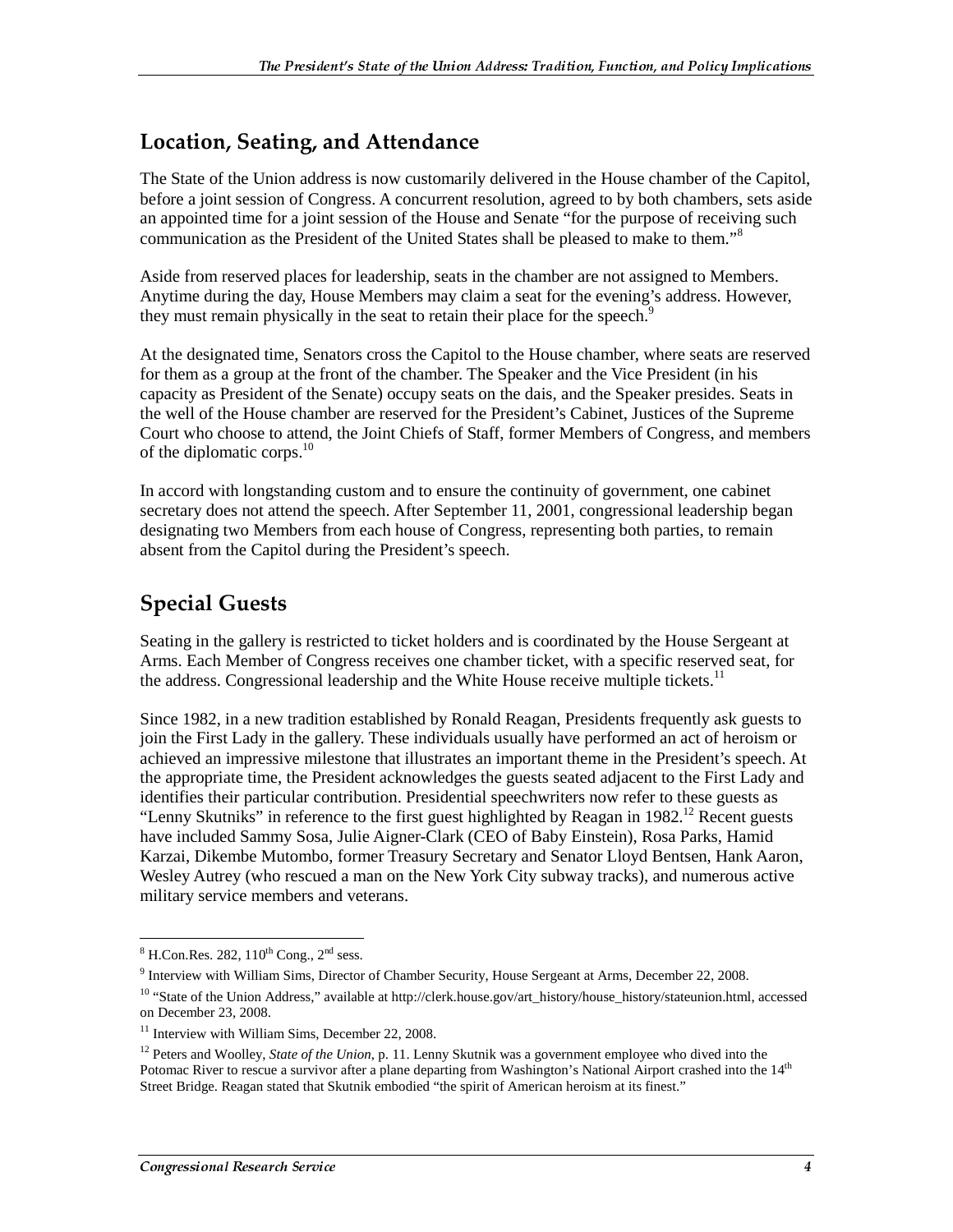## **Common Elements**

The State of the Union address is a unique genre of presidential speech. Charles Beard commented, "Whatever may be its purport, the message is the one great public document of the United States which is widely read and discussed."13 Karlyn Kohrs Campbell and Kathleen Hall Jamieson have identified three repetitive, sequential rhetorical arguments in State of the Union addresses:

- public meditations on values,
- assessments of information and issues, and
- policy recommendations.<sup>14</sup>

### The Sequence of Arguments

These three rhetorical arguments typically occur in a predictable sequential order. The President offers his opinion concerning important values or national character. Such an assessment leads him to identify targeted issues that will constitute his legislative agenda. Finally, he offers specific policy recommendations. The iteration of values, issue identification, and policy recommendations typically repeats itself numerous times in a State of the Union speech.

For example, in his 1962 address, President John F. Kennedy identified the values he deemed critically important to the nation:

But a stronger nation and economy require more than a balanced Budget. They require progress in those programs that spur our growth and fortify our strength.

He then recognized the policy problem that arose from the values he emphasized:

A strong America also depends on its farms and natural resources ... Our task is to master and turn to fully fruitful ends the magnificent productivity of our farms and farmers. The revolution on our own countryside stands in the sharpest contrast to the repeated farm failures of the Communist nations and is a source of pride to us all.

Finally, Kennedy provided his specific policy recommendation:

I will, therefore, submit to the Congress a new comprehensive farm program--tailored to fit the use of our land and the supplies of each crop to the long-range needs of the sixties--and designed to prevent chaos in the sixties with a program of commonsense.<sup>15</sup>

Presidents use this three-part rhetorical sequence when discussing both domestic and foreign policy in the State of the Union.

 $\overline{a}$ 13 Charles A. Beard, *American Government and Politics*, 7th ed. (New York: Macmillan, 1935), p. 185.

<sup>14</sup> Karlyn Kohrs Campbell and Kathleen Hall Jamieson, *Presidents Creating the Presidency: Deeds Done in Words* (Chicago and London: University of Chicago Press, 2008), p. 139.

<sup>15</sup> John F. Kennedy, "Address to Congress on the State of the Union: January 11, 1962," in *State of the Union: Presidential Rhetoric from Woodrow Wilson to George W. Bush*, p. 577.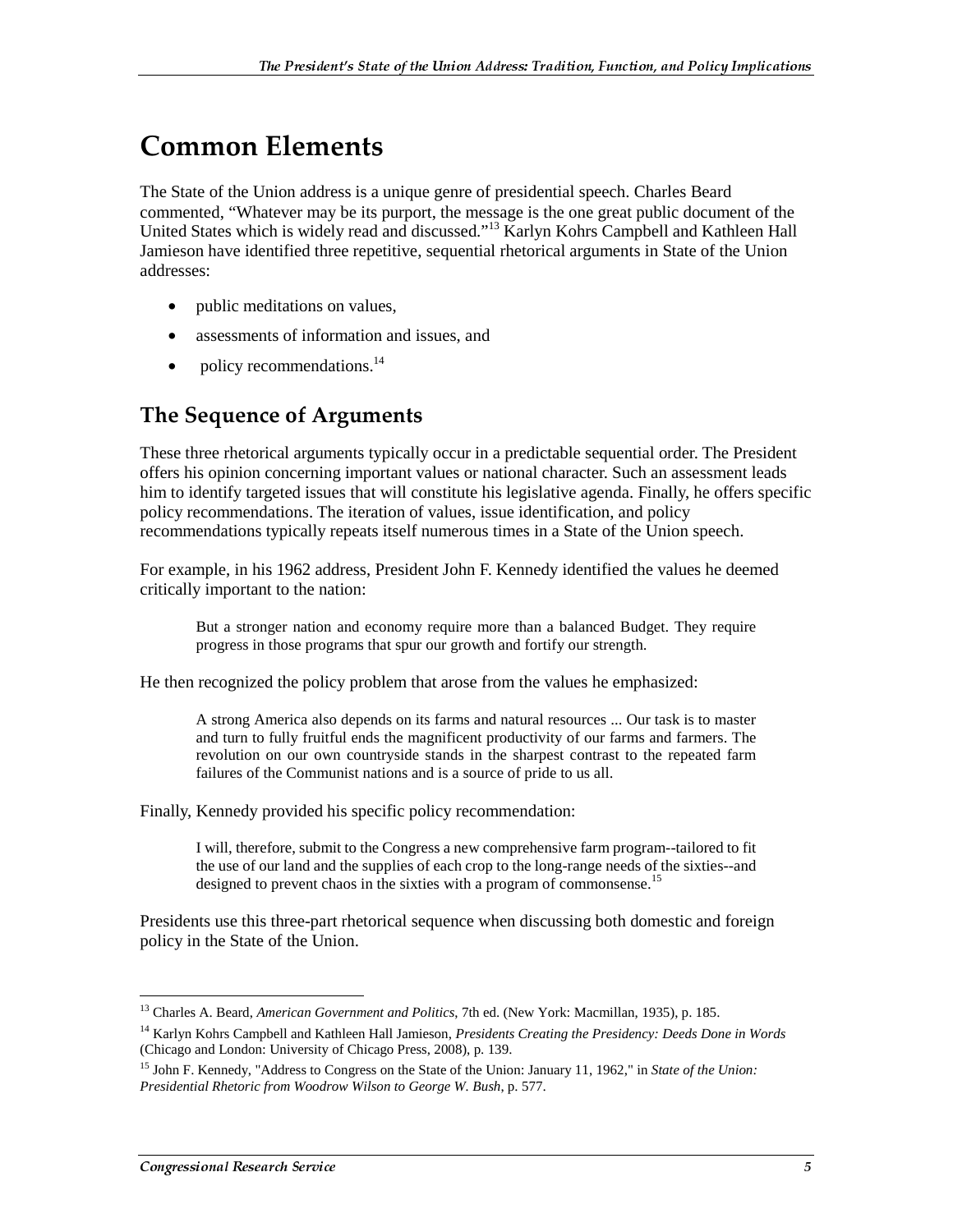### **Recurring Themes**

In addition to a common sequence of rhetorical arguments, State of the Union addresses also exhibit recurring thematic elements. Most include rhetoric about the past and future, bipartisanship, and optimism.

#### **Past and the Future**

Typically, the speech focuses on both past accomplishments and future goals. State of the Union addresses pay homage to the historical achievements of the nation and its recurring national values. In his 1983 address, Ronald Reagan stated the following:

The very key to our success has been our ability, foremost among nations, to preserve our lasting values by making change work for us rather than against us.<sup>16</sup>

Through attention to both past and future, Presidents can use the State of the Union address to develop their own definition of the national identity. For example, Bill Clinton used his 1995 speech to introduce the concept of a "New Covenant" that blended the traditional themes of "opportunity and responsibility" with the current policy challenges his administration faced. Moving back and forth between historical themes and contemporary issues is a common rhetorical practice in State of the Union addresses. Using the past to explain legislative proposals and decisions is a method aimed at legitimizing the President's policy program.

#### Bipartisanship

The State of the Union address is not primarily a partisan speech or document. Speaking before a joint session of Congress, Presidents often try to frame their arguments in such a way to build consensus. In his 2002 speech, George W. Bush stated the following:

September the 11th brought out the best in America and the best in this Congress. And I join the American people in applauding your unity and resolve. Now Americans deserve to have this same spirit directed toward addressing problems here at home. I'm a proud member of my party. Yet as we act to win the war, protect our people, and create jobs in America, we must act, first and foremost, not as Republicans, not as Democrats but as Americans.<sup>1</sup>

A rhetorical emphasis on bipartisanship can be politically empowering. By claiming a willingness to reach across the aisle, Presidents can remind listeners that their constitutional authority includes a mandate to protect the welfare of all citizens. Such a claim is unique to the presidency, and can serve as a powerful component of the chief executive's national leadership.

 $\overline{a}$ <sup>16</sup> Ronald Reagan, "Address before a Joint Session of Congress on the State of the Union," in *State of the Union*: *Presidential Rhetoric from Woodrow Wilson to George W. Bush*, p. 882.

<sup>17</sup> George W. Bush, "Address before a Joint Session of Congress on the State of the Union," in *State of the Union*, p. 1083.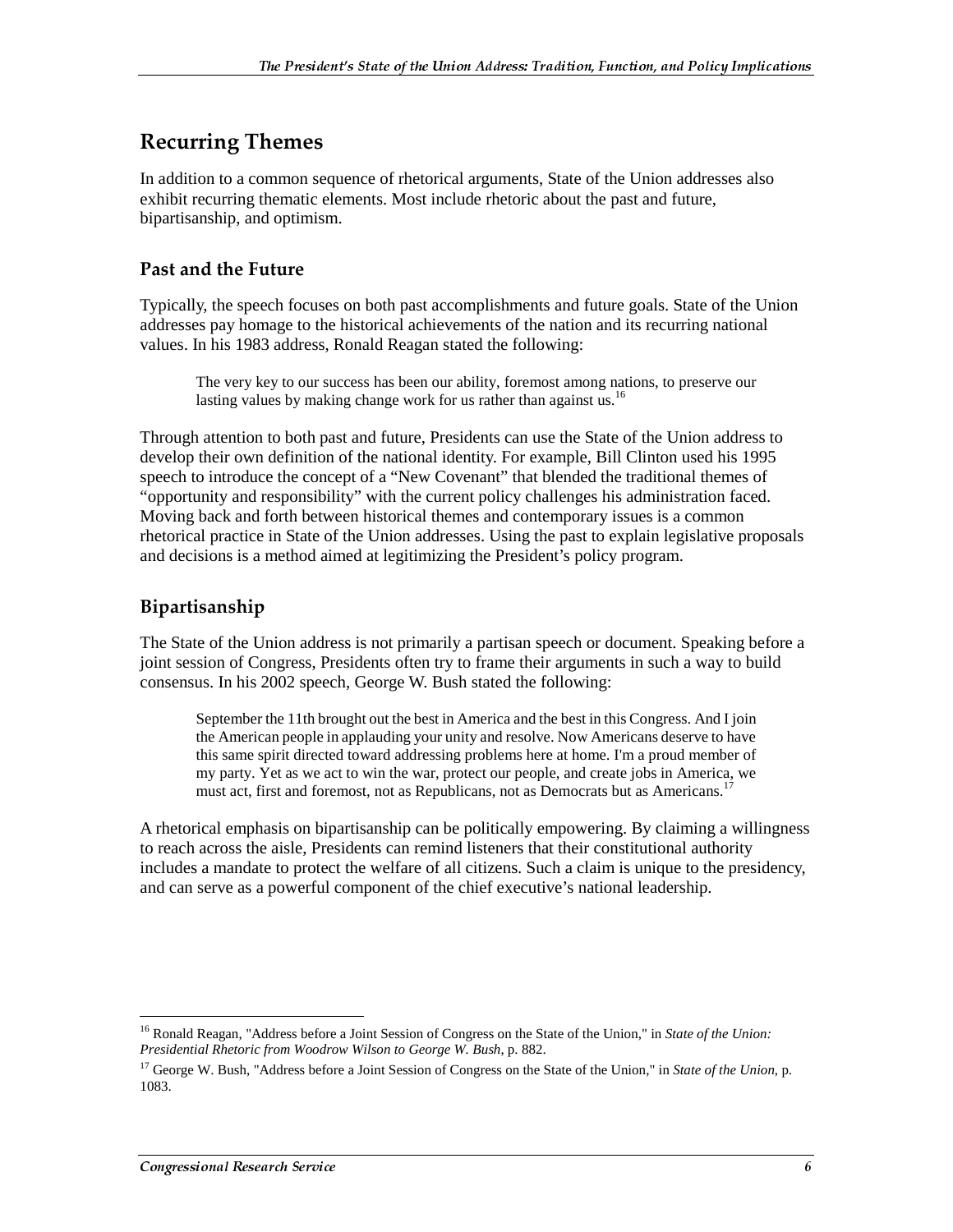#### Optimism

The final recurring theme is optimism. No matter how terrible the crisis facing the country, Presidents always adopt a can-do "Horatio Alger" tone in their annual speech.<sup>18</sup> Only a month after the attack on Pearl Harbor, Franklin Roosevelt began his 1942 State of the Union address with the following statement:

In fulfilling my duty to report on the State of the Union, I am proud to say to you that the spirit of the American people was never higher than it is today—the Union was never more closely knit together—this country was never more deeply determined to face the solemn tasks before it. The response of the American people has been instantaneous, and it will be sustained until our security is assured.<sup>19</sup>

Presidents often acknowledge the difficult nature of the goals they set, but such acknowledgement is qualified by a strong statement that Americans will always fulfill their destiny, solve intractable problems, and ultimately "establish a more perfect Union." No President has ever reported that the crisis facing the nation was insurmountable. $^{20}$ 

## **Policy Impact**

The State of the Union address is uniquely situated to strengthen the President's role as chief legislator. The President routinely uses the address to convey his policy priorities and advertise his past legislative successes. In the course of the speech, Presidents can advocate for policies already being considered by Congress, introduce innovative ideas, or threaten vetoes. $2<sup>1</sup>$ 

In previous centuries, Presidents directed their annual address mainly to Congress, although major newspapers and magazines analyzed the contents of the speech. Now that the State of the Union is broadcast on television, radio, and the Internet, Presidents can speak directly to Congress and the American public. By speaking directly to citizens, Presidents attempt to convince the public to pressure their elected Representatives and Senators to support particular policy proposals mentioned in the speech. From 1965 through 2002, the median level of policy requests in a State of the Union address was  $31.^{22}$ 

### **Progression of Presidential Term**

Presidents often change the emphasis of their State of the Union addresses as their term in office progresses. Electoral pressures, his relationship with Congress, and the President's past legislative record influence such a development.

 $\overline{a}$ 18 Campbell and Jamieson*, Presidents Creating the Presidency*, p. 140.

<sup>19</sup> Franklin D. Roosevelt, "State of the Union Address," in *State of the Union*, p. 306.

<sup>20</sup> Campbell and Jamieson, *Presidents Creating the Presidency*, p. 141.

<sup>21</sup> Donna R. Hoffman and Alison D. Howard, *Addressing the State of the Union: The Evolution and Impact of the President's Big Speech* (Boulder: Lynne Rienner Publishers, 2006), p. 96.

 $22$  Ibid., p. 111. The median is used instead of the arithmetic mean (average) due to the presence of outliers in the data. The median is the middle value of a dataset. With outliers, such as Clinton in 2000 (87 policy requests) and Carter in 1980 (9 policy requests) the median more accurately represents the central tendency of the data.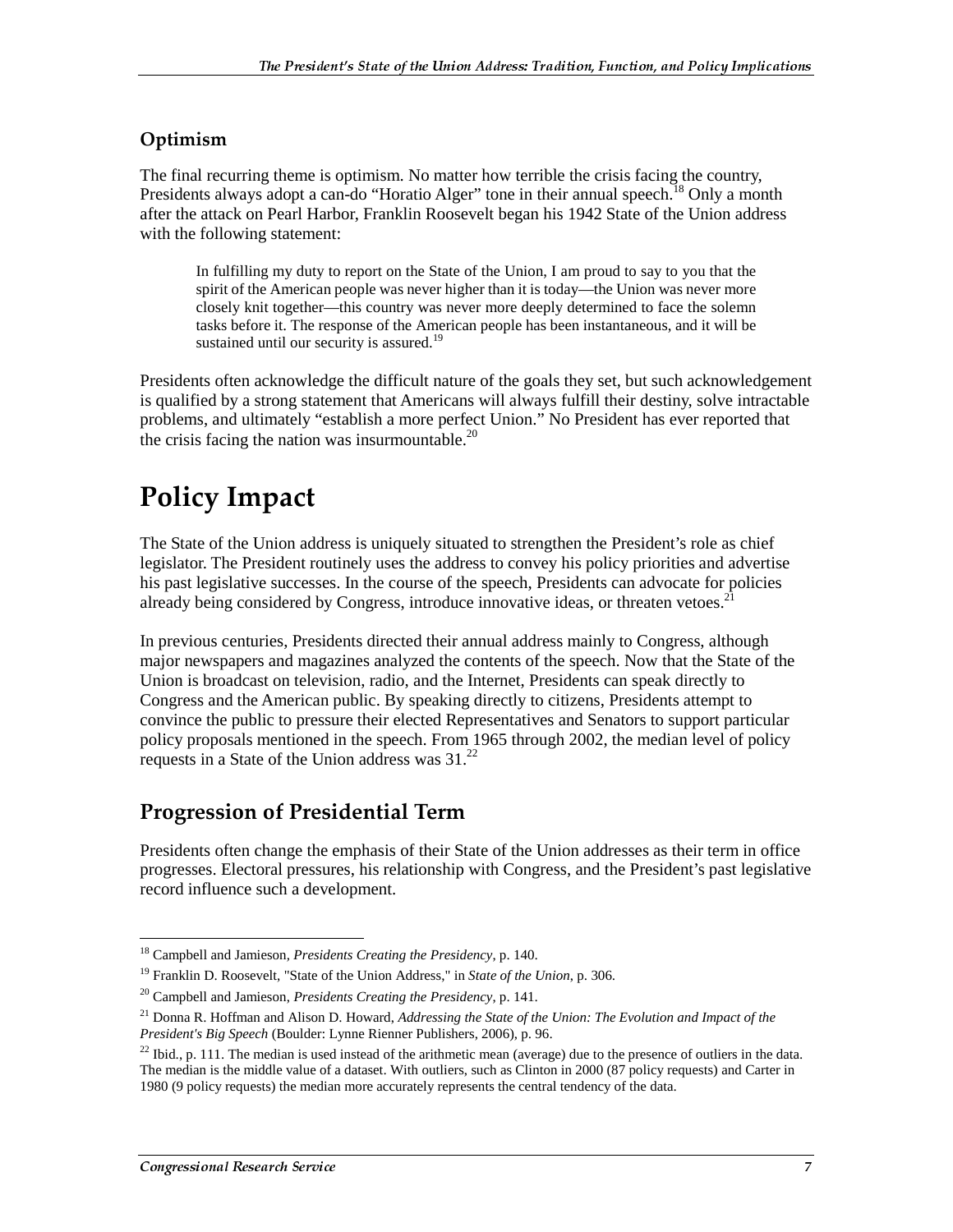#### First Year Addresses

A newly inaugurated President typically addresses a joint session of Congress several weeks after entering office. Presidents Eisenhower (1953) and Kennedy (1961) did not formally label these initial speeches as State of the Union addresses.<sup>23</sup> However, scholars and political observers generally treat these policy speeches as serving the same function as the annual address. In an "inaugural" State of the Union address, Presidents attempt to set the tone for a new administration.<sup>24</sup> Most of the rhetoric contained in early term speeches is forward-looking. In their first address, Presidents take positions on numerous policy issues in an attempt to direct the legislative agenda for the next four years. Since 1965, the median number of policy requests in a first year State of the Union address is  $36.<sup>25</sup>$ 

#### Midterm Addresses

State of the Union addresses in a President's second and third year of his term in office usually adopt a different tone. Presidents use a greater portion of their time in the address highlighting their policy achievements; approximately 10% of the sentences in mid-term addresses are creditclaiming statements. The number of policy requests typically decreases in a midterm speech, falling to a median of  $30<sup>26</sup>$ 

#### **Election Year Addresses**

An impending election can influence the types of arguments Presidents make in their annual address. Claims of past achievements rise to 13% of the sentences. Policy proposals also rise to a median of 36 requests, perhaps in an attempt to demonstrate an active agenda if elected to a second term. Despite electoral considerations, Presidents do not use the State of the Union address to stump for office, according to scholars. If the election is mentioned at all, it is discussed indirectly and with a bipartisan tone.<sup>27</sup>

#### Second Term Addresses

The second term addresses of Presidents have disparate qualities. For example, President Reagan decreased both his credit claiming and policy proposals in his second-term addresses. On the other hand, President Clinton increased his policy proposals, while maintaining the same level of credit claiming. One characteristic, however, is common in second term addresses. In their second terms, Presidents concentrate more of their legislative requests on defense and foreign policy.<sup>28</sup> It might be that Presidents turn towards building their legacy in their second terms of office and decide to focus more of their resources, political capital, and time on issues concerning defense and foreign policy.

 $\overline{a}$ <sup>23</sup> Ibid., p. 114.

 $24$  Ibid.

<sup>&</sup>lt;sup>25</sup> The calculation is based upon data provided by Hoffman and Howard on p. 111. It does not include addresses given by Presidents Nixon, Ford, or Carter. These three Presidents declined to give a policy address to a joint session of Congress during their first year in office.

<sup>26</sup> Hoffman and Howard, *Addressing the State of the Union*, p. 115.

 $^{27}$  Ibid., p. 116.

 $28$  Ibid., p. 119.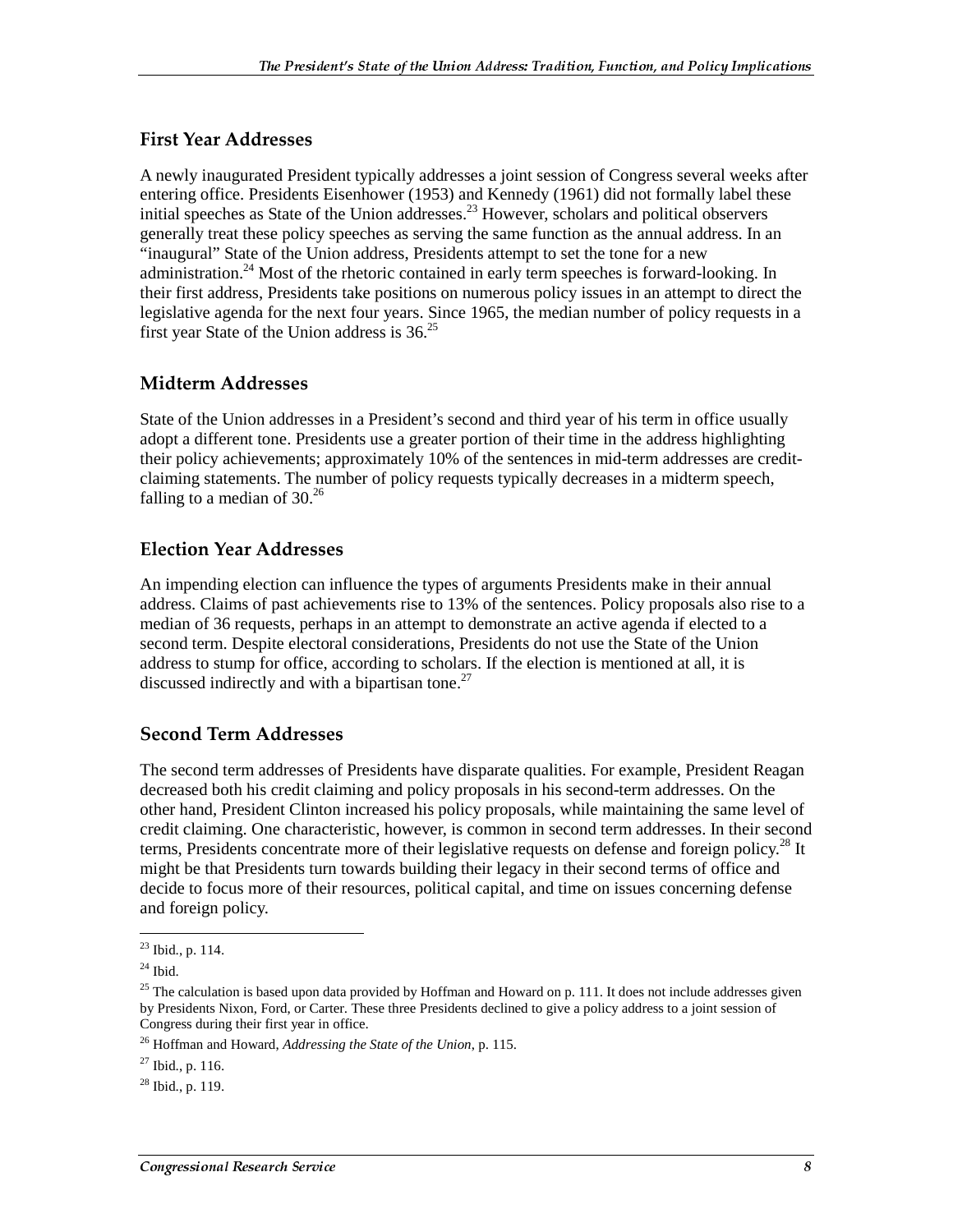### **Legislative Success and Policy Proposals**

Given the powerful spotlight the State of the Union address provides for the President in his legislative role, a good question to ask is whether the proposals mentioned in the speech actually get enacted in the subsequent year. According to data from 1965 to 2002, on average, 43.3% of all policy proposals contained in a State of the Union address are enacted by Congress in the legislative session in which the President gave his speech.<sup>29</sup> However, the rate of legislative success varies widely throughout this time period.



#### Figure 2. Legislative Proposal Success Rate State of the Union Addresses, 1965-2002

Source: Legislative Proposal Success Rate data provided by Hoffman and Howard, Addressing the State of the Union, p. 144.

Note: Data points with a marker indicate postelection addresses.

One pattern that can be discerned from **Figure 2** is that Presidents typically experience increased legislative success in the year immediately following an election. Of the five Presidents since 1965<sup>30</sup> who gave State of the Union postelection addresses, the average State of the Union legislative success rate was 51.4%, approximately eight percentage points higher than the overall average. The success rate falls for second-term addresses to  $38.6\%$ .<sup>3</sup>

Another comparison can be drawn between the legislative success rate during years of unified party government versus divided party government. The average legislative success rate during years of divided government is 40.9%. During years of unified government, the average legislative success rate rises to  $49.3\%$ .<sup>32</sup>

 $\overline{a}$ 

<sup>29</sup> Ibid, p. 143.

<sup>&</sup>lt;sup>30</sup> The seven addresses analyzed are Johnson (1965), Reagan (1981), Reagan (1985), George H.W. Bush (1989), Clinton (1993), Clinton (1997), George W. Bush (2001).

<sup>31</sup> Hoffman and Howard, *Addressing the State of the Union*, pp. 145-146.

<sup>32</sup> Data provided by Hoffman and Howard, *Addressing the State of the Union*, pp. 144. Calculations provided by the (continued...)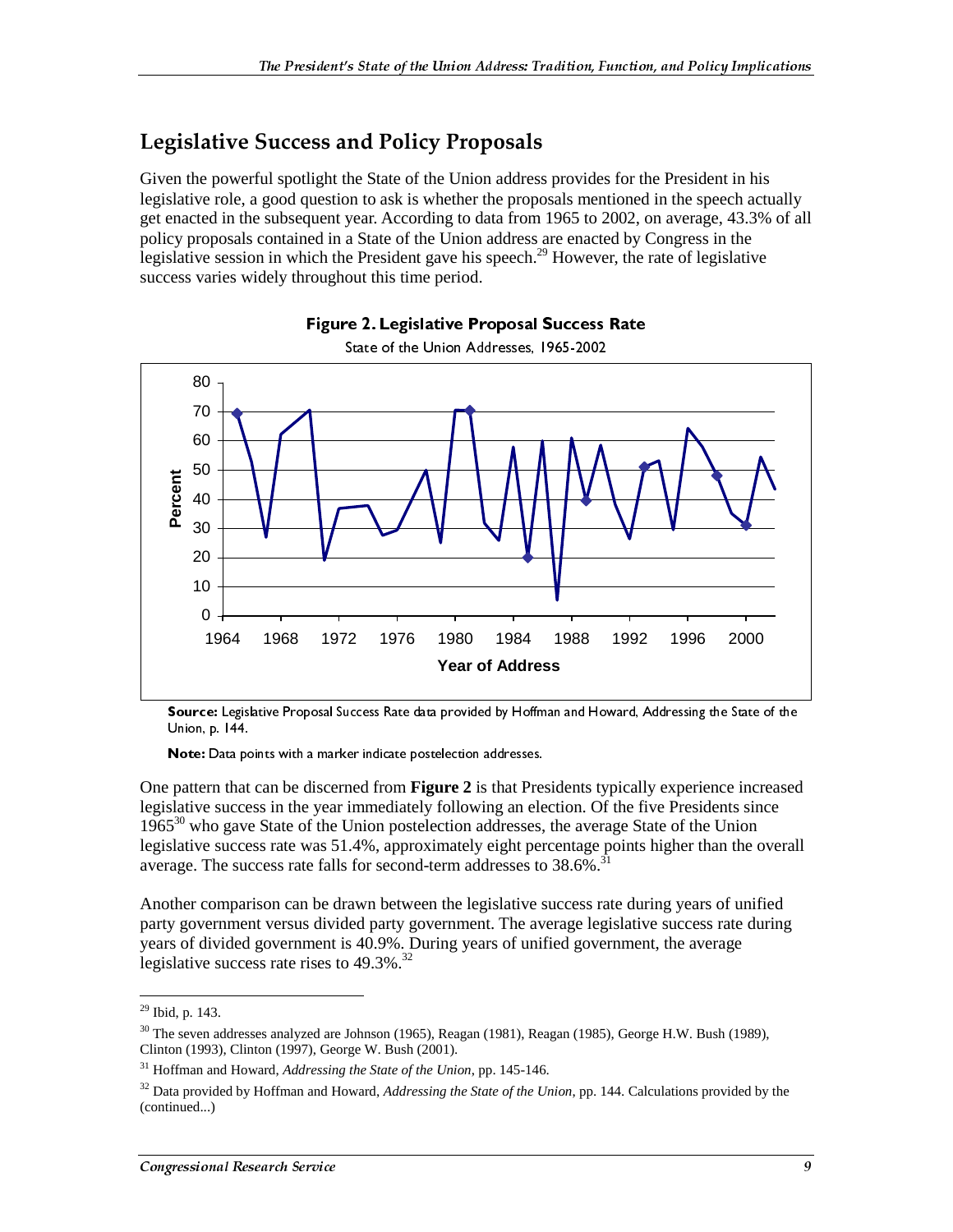## Capturing and Holding the Public's Attention

Evidence also suggests that Presidents can successfully capture the public's attention by mentioning a policy proposal in the State of the Union. Increased emphasis in a State of the Union speech translates into a higher level of public interest in that particular policy area. Both substantive arguments (in which the President took a position on an issue) and symbolic rhetoric (in which the President spoke generally about an issue but did not offer a specific recommendation) can increase public attention. Merely mentioning an issue in the State of the Union has the power to heighten the public's awareness of it. In a recent analysis of State of the Union addresses from 1946 to 2003, every 50 words a President devoted to an issue resulted in a  $2\%$  increase in the public identifying that problem as the most important in the nation.<sup>33</sup>

However, the President's ability to maintain the public's interest varies according to issue area. Increased public attention to economic policies mentioned by the President in his State of the Union address tends to evaporate by the end of the year. However, the American public appears to retain its interest in foreign policy. Attention to foreign policy issues mentioned by the President in his annual speech remains steady at the year's conclusion. It seems reasonable to conclude that the President can use the State of the Union address to reshape and reconstitute public opinion about foreign policy. $34$ 

Given that Presidents now must compete with cable television channels not airing the State of the Union address, the threat of a declining viewership might depress the speech's potential salience.<sup>35</sup> However, smaller viewing audiences does not necessarily mean the annual speech is less influential. Many citizens rely upon media coverage of the State of the Union address to learn about the President's policy priorities. Research shows that media coverage of the State of the Union address leads to increased public knowledge about the highlighted issues, regardless of a person's educational background, age, or partisan affiliation.<sup>36</sup> Even if an individual does not watch the address on television or the Internet, the State of the Union presents a significant opportunity for the President to communicate his ideological preferences, ideals, and policy agenda to the public writ large.

j

<sup>(...</sup>continued)

authors. The number of SOTU addresses analyzed for divided government was 24; the number of SOTU addresses analyzed for unified government was 11.

<sup>&</sup>lt;sup>33</sup> Adam B. Lawrence, "Does It Matter What Presidents Say? The Influence of Presidential Rhetoric on the Public Agenda, 1946-2003", (Ph.D. diss., University of Pittsburgh, 2004).

<sup>34</sup> Jeffrey E. Cohen, "Presidential Rhetoric and the Public Agenda," *American Journal of Political Science*, vol. 39, no. 1 (February 1995), pp. 95-100.

<sup>35</sup> Reed L. Welch, "Is Anybody Watching? The Audience for Televised Presidential Addresses," *Congress and the Presidency*, vol. 27 (2000), pp. 41-58. According to media reports, President George W. Bush's final State of the Union address in 2008 drew 25 million viewers. This number was considerably less than 2007, when his speech drew 31 million viewers.

<sup>&</sup>lt;sup>36</sup> Jason Barabas, "Presidential Policy Initiatives: How the Public Learns about State of the Union Proposals from the Mass Media," *Presidential Studies Quarterly*, vol. 38, no. 2 (June 2008), p. 215.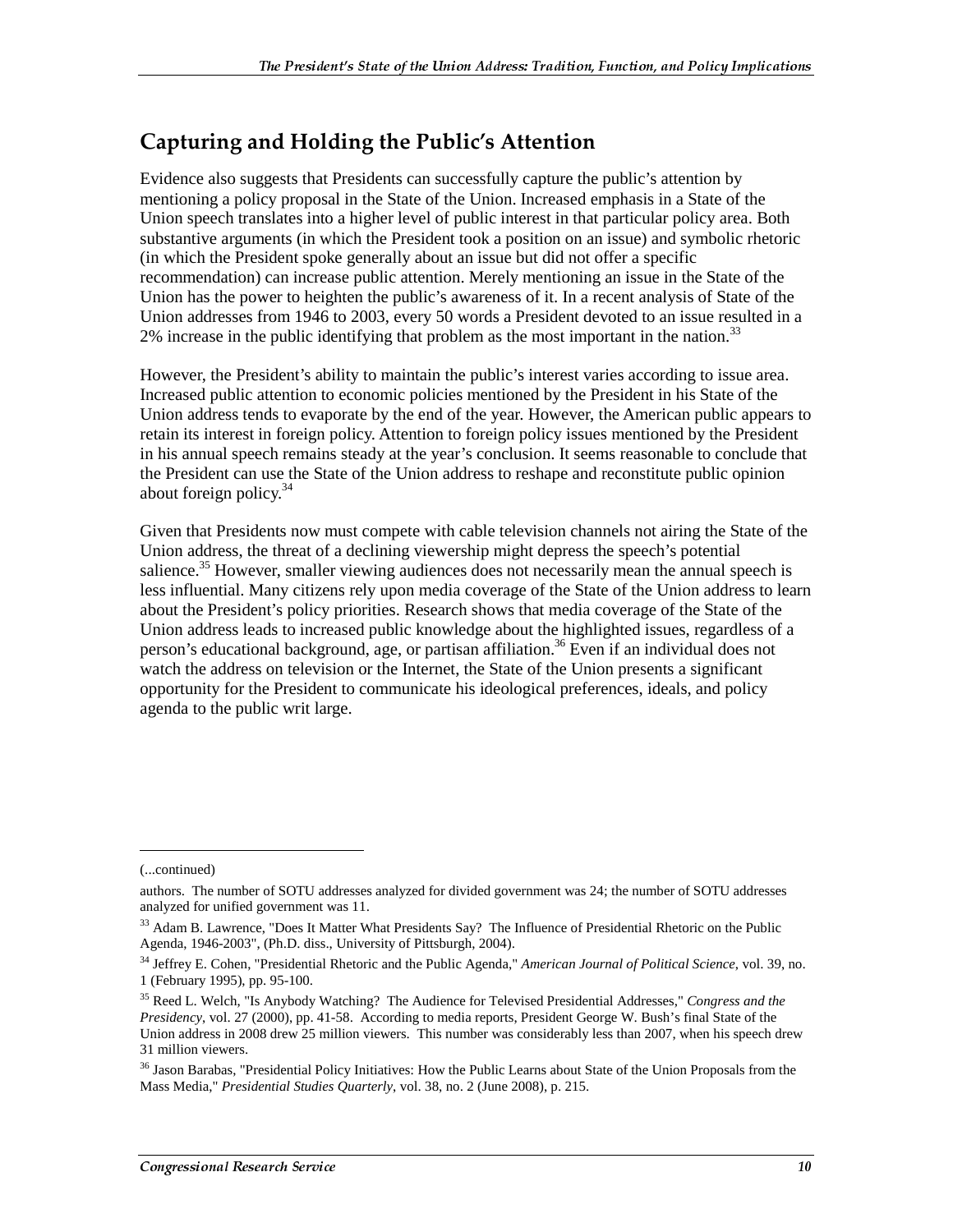## **Opposition Response**

An opposition response is a speech given by select members of the political party not currently occupying the White House. The opposition response is usually broadcast immediately after the completion of the President's State of the Union address. It is a much shorter speech than the State of the Union; recent opposition responses have been approximately 1500 words in length and lasted about ten minutes. The practice of an opposition response to the State of the Union address began in 1966 when Senator Everett Dirksen (R-IL) and Representative Gerald Ford (R-MI) provided the Republican reply to President Lyndon Johnson.

#### Format

From 1967 to 1986, the opposition response adopted a variety of formats. Several times, the opposition response included comments from one or more Members of Congress. For example, in 1970, seven Democratic Members participated in a 45-minute televised response to President Richard Nixon's State of the Union speech. In 1984, twelve Democratic Members recorded a reply to President Ronald Reagan's speech that was aired on most networks. In other instances, only one or two Members delivered their party's official reply.<sup>37</sup>

By 1987, the opposition response adopted a format in which either one or two individuals provided a reply to the President's address. Parties often select rising stars, new congressional leaders, or possible presidential candidates to give the opposing view. For example, Senator Robert Dole (R-KS) gave the opposition response in 1996. The new Senate Minority leader, Harry Reid (D-NV), used the opposition response to introduce himself to the American people in 2005. In 2006, in an attempt to highlight Virginia's status as America's "best managed state," the Democrats chose Governor Tim Kaine to give the reply.<sup>38</sup>

In 1995, Republican Governor Christine Todd Whitman of New Jersey became the first non-Congressional elected official to deliver the opposition response.<sup>39</sup> In 2007, Senator Jim Webb (D-VA) was the first freshman Member of Congress to provide the opposition response to the State of the Union address.

### **Common Rhetorical Arguments**

No matter which party is giving the speech, opposition responses to the State of the Union address typically contain similar themes or arguments. The opposition's response routinely contains the following rhetorical elements:

 $\overline{a}$ <sup>37</sup> "State of the Union Address," available at http://clerk.house.gov/art\_history/house\_history/stateunion.html, accessed on December 23, 2008.

<sup>&</sup>lt;sup>38</sup> The ranking is issued by the Government Performance Project of the Pew Center's on the States. See "Virginia Gets Top Grade in Management," available at http://www.vaexcels.governor.virginia.gov/TempContent/ Best\_Managed\_State.cfm, accessed on December 29, 2008.

<sup>&</sup>lt;sup>39</sup> Other governors, such as Bob Graham from Florida (1985), Bill Clinton from Arkansas (1985), and Charles Robb from Virginia (1986) participated in opposition responses, but were accompanied by several Members of Congress.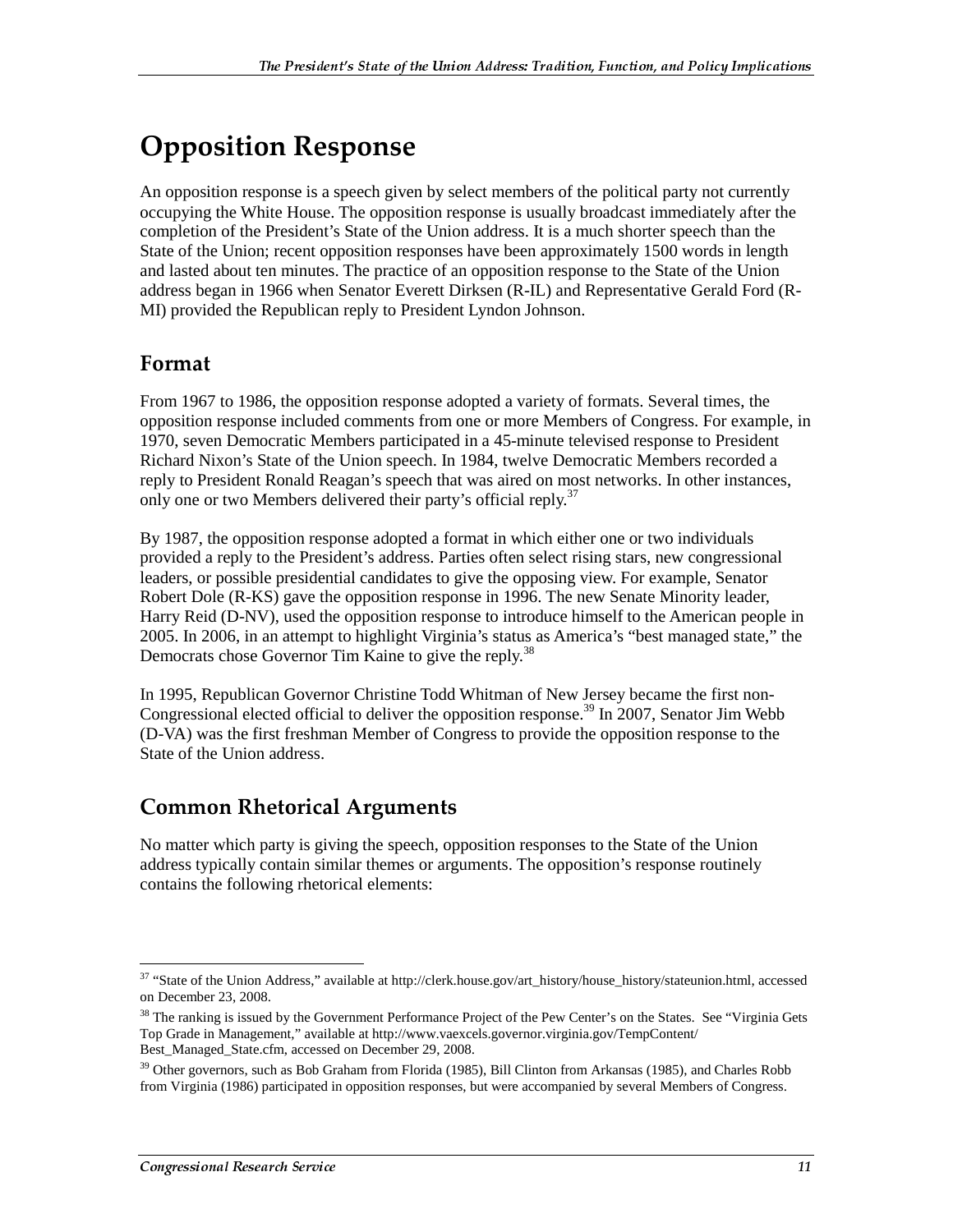#### **Call for Bipartisanship**

Like the President in the State of the Union address, the opposition often calls for bipartisanship. Cooperation and consensus are common themes. Providing commentary from outside of the nation's capital, bipartisanship can play a more prominent role if a governor gives the address rather than a Member of Congress. For example, Democratic Governor Kathleen Sebelius of Kansas emphasized bipartisanship in her 2008 response. She stated:

I'm a Democrat, but tonight, it doesn't really matter whether you think of yourself as a Democrat or a Republican or an Independent. Or none of the above ... And, so, I want to take a slight detour from tradition on this State of the Union night. In this time, normally reserved for the partisan response, I hope to offer you something more: An American Response.<sup>4</sup>

In other instances, the opposition response may ask the President directly to work in a bipartisan fashion to accomplish a particular task.

#### The Opposition's Agenda

The political party not occupying the White House uses the opposition response to outline its policy agenda. While the President's State of the Union address can include a long list of proposals, the opposition response usually focuses on two or three major issues. The brevity of the opposition response limits the range of discussion. In 2007, Senator Jim Webb (D-VA) remarked, "It would not be possible in this short amount of time to actually rebut the President's message, nor would it be useful."41 Opposition responses have always included a discussion of domestic issues. From time to time, the response also discusses foreign policy.

The response usually explains what the policy agenda would be if the opposition party controlled the White House. It may also include a discussion of issues that the President did not address in his State of the Union speech. A clear distinction is drawn between the President's priorities and the priorities of the opposing political party. For example, in his 2006 speech, Virginia Governor Tim Kaine repeated the phrase "There's a better way" six times during his televised address.<sup>42</sup>

#### Direct Response to President

The opposition often responds directly to specific proposals contained in the President's State of the Union address. Excerpts of the State of the Union address are usually leaked hours prior to delivery. This enables the opposing party to change its response by adding specific ripostes to the President's proposals. Other details are added as the President delivers his speech. For example, in 2000, Senator Bill Frist (R-TN) criticized the health care proposals offered by President Clinton:

 $\overline{a}$ <sup>40</sup> "Transcript: Democratic Response," available at http://www.cbsnews.com/stories/2008/01/28/politics/ main3762263.shtml, accessed on December 29, 2008.

<sup>41 &</sup>quot;Transcript: Democratic Response," available at http://www.cbsnews.com/stories/2007/01/23/politics/ main2391890.shtml, accessed on December 30, 2008.

<sup>&</sup>lt;sup>42</sup> "Virginia Governor Tim Kaine's Response," available at http://www.washingtonpost.com/wp-dyn/content/article/ 2006/01/31/AR2006013101246\_pf.html, accessed on December 30, 2008.